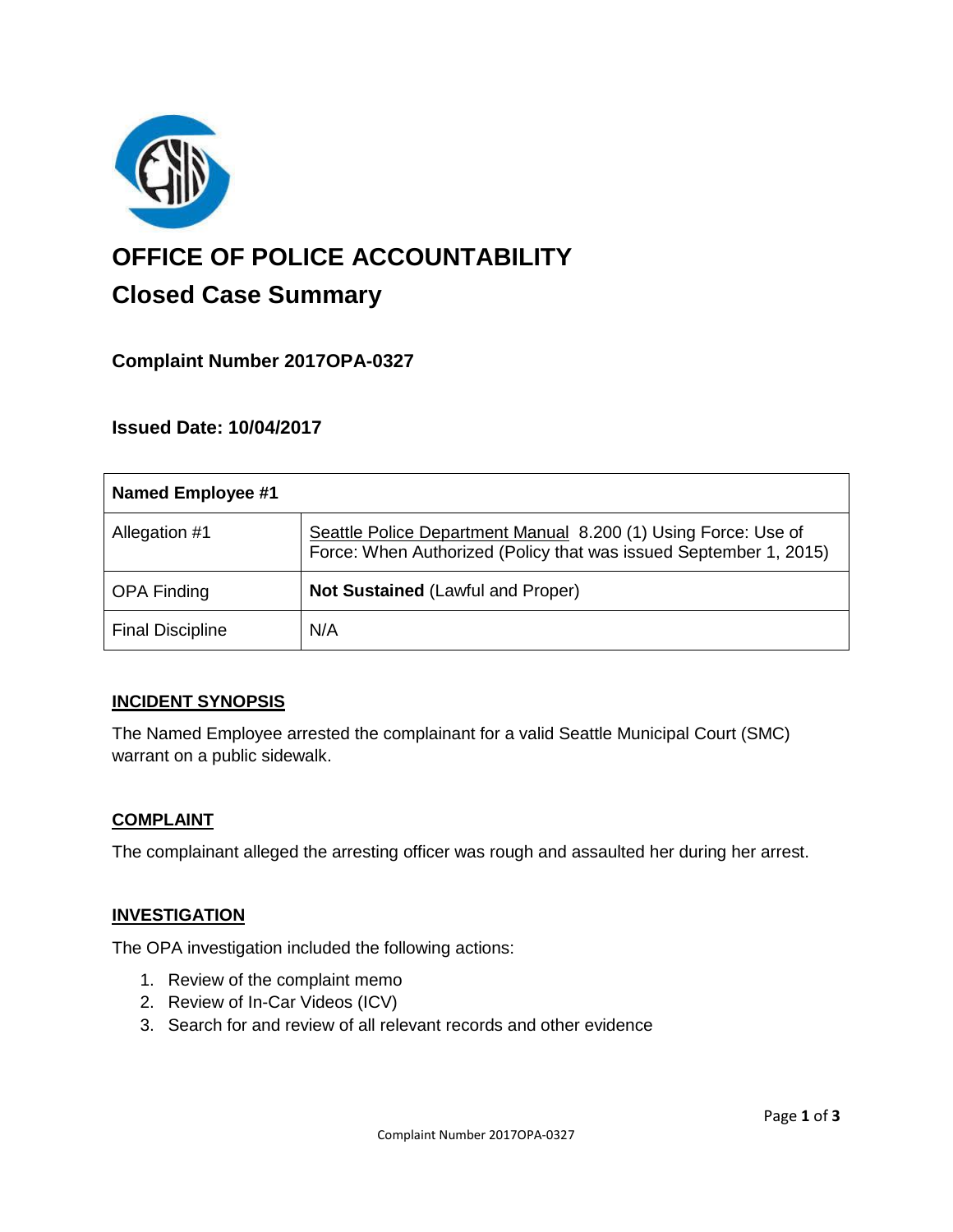# **ANALYSIS AND CONCLUSION**

The complainant was arrested by Named Employee #1 based on an open Seattle Municipal Court warrant. Named Employee #1, the arresting officer, was familiar with the complainant, having arrested her for previous open warrants. Unlike in his other interactions with her, on this date she ran from Named Employee #1 to avoid being arrested. Named Employee #1 was able to catch up with the complainant and placed her in a "modified escort hold." This hold generally involves an officer grasping a subject's hand and bicep area in order to control the subject's body and, if necessary, to facilitate a soft takedown. Here, the complainant was not taken to the ground.

During the application of the hold, the complainant complained of pain. Consistent with policy, Named Employee #1 notified a Sergeant who arrived at the scene to screen the force in person. The Sergeant who screened the force reported that the complainant did not indicate that she was presently in pain, but did describe several ongoing medical conditions that she had recently been treated for at a hospital. The complainant stated to the Sergeant that the officers had caused her pain when they put her arms behind her back, which exacerbated prior injuries from a car accident. The complainant further alleged to the Sergeant that the officers could have been more careful with her, both due to her status as a female and because of her ongoing arthritis. Based on the complainant's claim of excessive force during her arrest, the Sergeant referred this matter to OPA.

While Named Employee #1's behavior in chasing, catching up to, and placing the complainant in a hold was not captured by ICV due to those actions occurring outside of the view of the camera, Named Employee #1's later interaction and conversation with the complainant in front of his patrol car was recorded. Also recorded was the complainant's discussion with the Sergeant.

OPA later interviewed the complainant at the jail. The complainant admitted that she had an open warrant on that date and that she ran from officers after they ordered her to stop. She again stated that the officers were rough with her on the date in question and expressed her frustration with the particular officers involved in her arrest. However, she did not identify any specific injuries that could be traced to the alleged force. During her interview, the complainant indicated to OPA that Named Employee #1 and an officer with the last name "Daniels" was involved in her arrest and the use of force. OPA attempted to clarify whether she was referring to the officer who was Named Employee #1's partner and participated in the complainant's arrest. However, the complainant reiterated that the other involved officer was "Daniels." OPA did not locate any officer with the first or last name "Daniels," who was assigned to the North Precinct on that date.

SPD Policy 8.200(1) requires that force used by officers be reasonable, necessary and proportional. Whether force is reasonable depends "on the totality of the circumstances" known to the officers at the time of the force and must be balanced against "the rights of the subject, in light of the circumstances surrounding the event." The policy lists a number of factors that